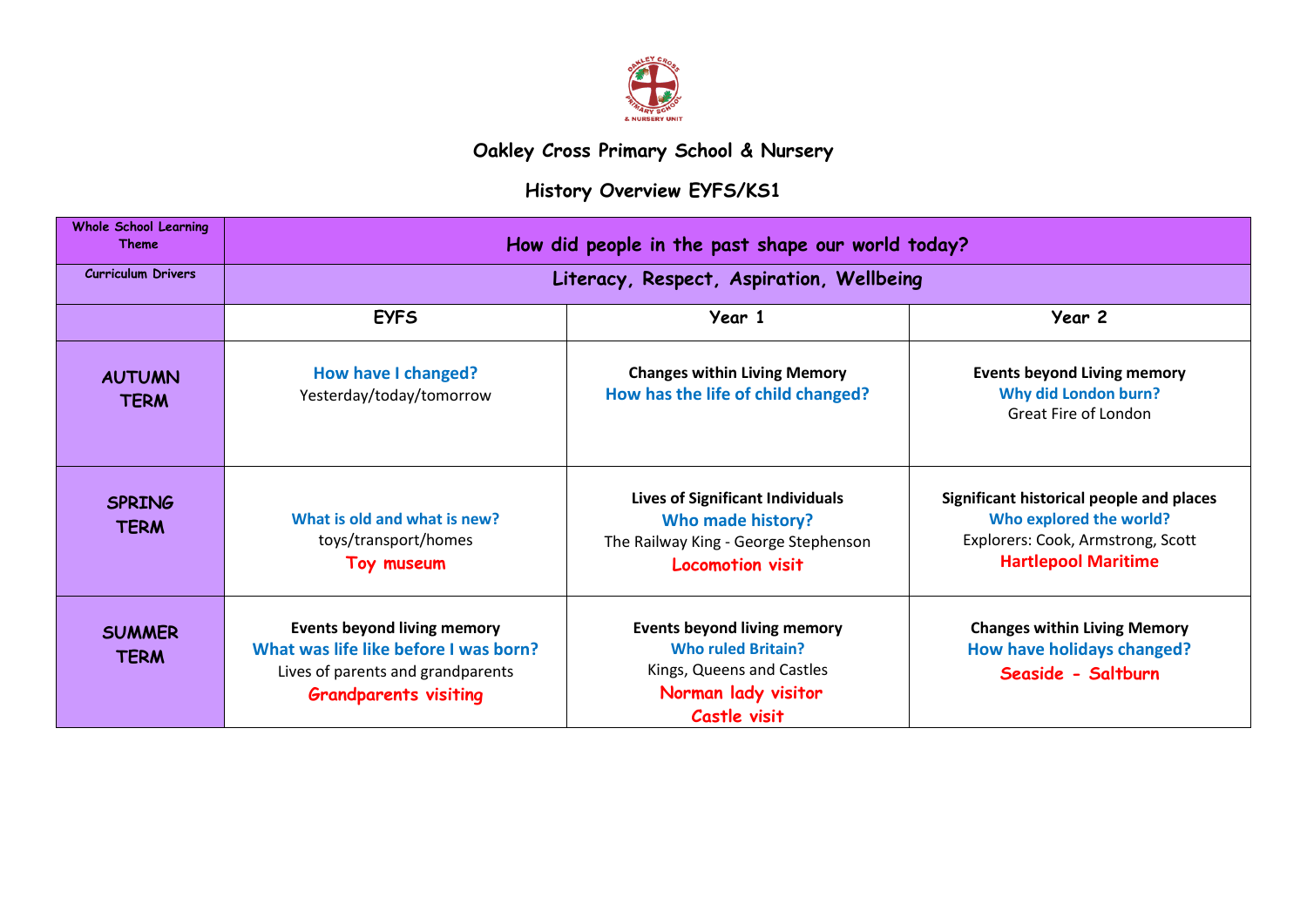

## **Oakley Cross Primary School & Nursery**

## **History Overview KS2 -Year A**

| <b>Whole School Learning</b><br><b>Theme</b> | How did people in the past shape our world today?                                                                 |                                                                                                                              |                                                                                                                            |  |  |  |
|----------------------------------------------|-------------------------------------------------------------------------------------------------------------------|------------------------------------------------------------------------------------------------------------------------------|----------------------------------------------------------------------------------------------------------------------------|--|--|--|
| <b>Curriculum Drivers</b>                    | Literacy, Respect, Aspiration, Wellbeing                                                                          |                                                                                                                              |                                                                                                                            |  |  |  |
|                                              | Year 3 & 4                                                                                                        | <b>Year 4 &amp; 5</b>                                                                                                        | Year 5 & 6                                                                                                                 |  |  |  |
| <b>AUTUMN</b><br><b>TERM</b>                 | <b>Changes in Britain</b><br><b>Who were Britain's</b><br>first builders?<br>Stone Age to Iron Age                | <b>Changes in Britain</b><br>Did the Roman's build more than just a<br>wall?<br>Visit to Roman fort (various)                | A Study beyond 1066<br>How did World War 2 change our<br>country?<br>Evacuee day                                           |  |  |  |
| <b>SPRING</b><br><b>TERM</b>                 | <b>Earliest Civilizations</b><br>Why did the Ancient Egyptians build the<br>pyramids?<br>Oriental Museum - Durham | <b>Contrasting non-European society</b><br>Who was making history in faraway<br>places around the year 1000?<br><b>Benin</b> | <b>Local History Study</b><br><b>How did Norman Cornish capture local</b><br>history?<br><b>Cornish trail - Spennymoor</b> |  |  |  |
| <b>SUMMER</b><br><b>TERM</b>                 | <b>Local History</b><br>How did railways help<br>connect a country?<br><b>Locomotion visit</b>                    | <b>Ancient Greece</b><br>How have the Greeks shaped my world?<br>Women from the past visitor - Greek<br>woman                | Aspect or theme since 1066<br>What has changed since the Romans left?                                                      |  |  |  |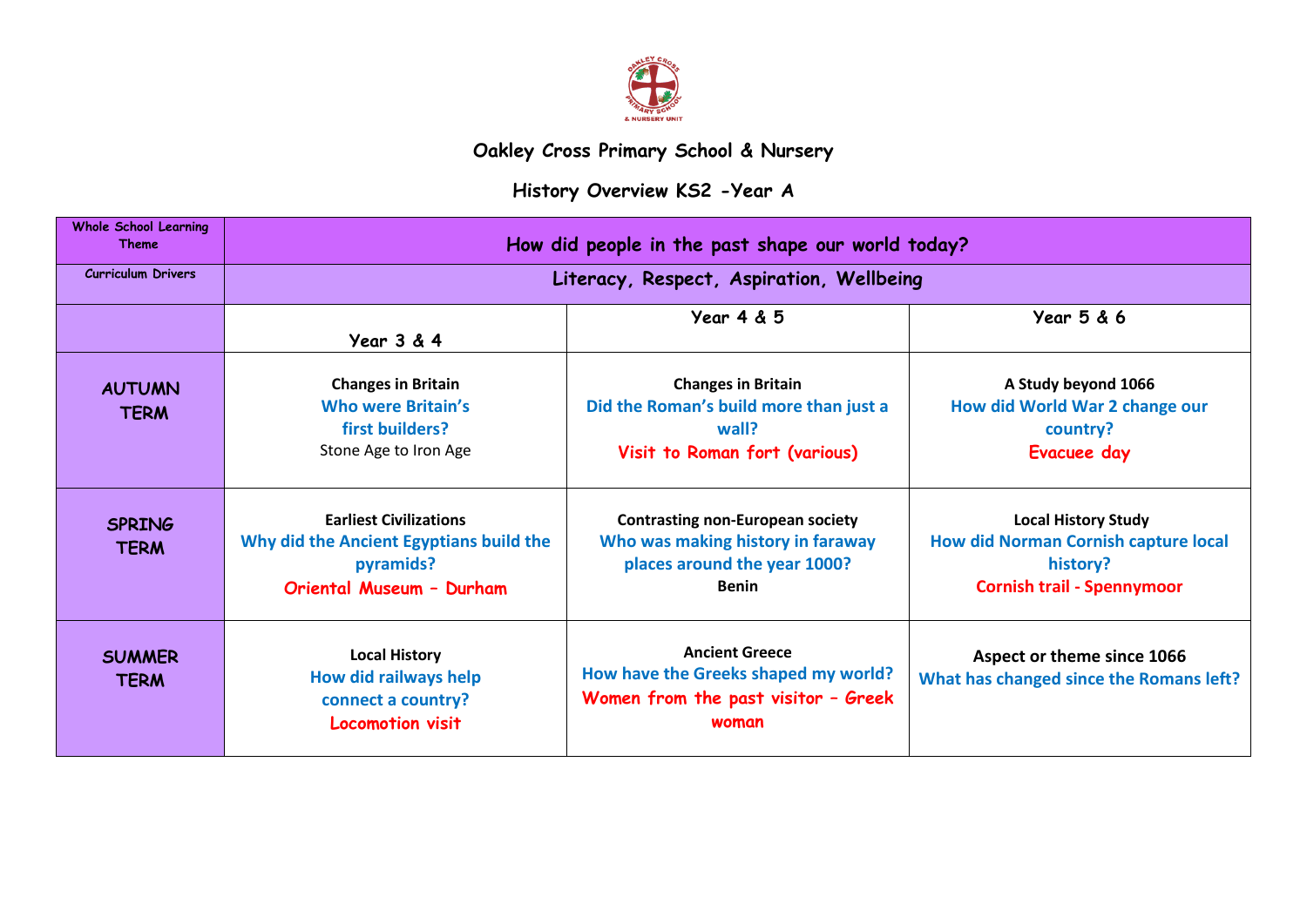

## **Oakley Cross Primary School & Nursery**

## **History Overview KS2 – Year B**

| <b>Whole School Learning</b><br><b>Theme</b> | How did people in the past shape our world today?                                                                 |                                                                                                                          |                                                                                                   |  |  |  |
|----------------------------------------------|-------------------------------------------------------------------------------------------------------------------|--------------------------------------------------------------------------------------------------------------------------|---------------------------------------------------------------------------------------------------|--|--|--|
| <b>Curriculum Drivers</b>                    | Literacy, Respect, Aspiration, Wellbeing                                                                          |                                                                                                                          |                                                                                                   |  |  |  |
|                                              | Year 3 & 4                                                                                                        | Year 4 & 5                                                                                                               | Year 5 & 6                                                                                        |  |  |  |
| <b>AUTUMN</b><br><b>TERM</b>                 | <b>Local History</b><br>How has life changed in West Auckland?<br><b>Explore West Auckland</b>                    | <b>Changes in Britain</b><br><b>What happened after the Romans left?</b><br>Anglo Saxons                                 | <b>Local History Study</b><br>How have our towns and villages<br>changed?<br><b>Beamish visit</b> |  |  |  |
| <b>SPRING</b><br><b>TERM</b>                 | <b>Earliest Civilizations</b><br>Why did we learn from China?<br><b>Shang Dynasty</b><br>Oriental Museum - Durham | <b>Contrasting - Non-European Society</b><br>Who was making history in faraway<br>places around the year 1000?<br>Mayans | Aspect or theme since 1066<br>What has happened in Britain since 1945?                            |  |  |  |
| <b>SUMMER</b><br><b>TERM</b>                 | <b>Local History</b><br>How did mining fuel<br>our country?<br><b>Mining museum</b>                               | <b>Changes in Britain</b><br>Did the Vikings destroy or build?<br>Jorvik / Danelaw village                               | Aspect or theme since 1066<br>How has the monarchy changed over<br>time?                          |  |  |  |